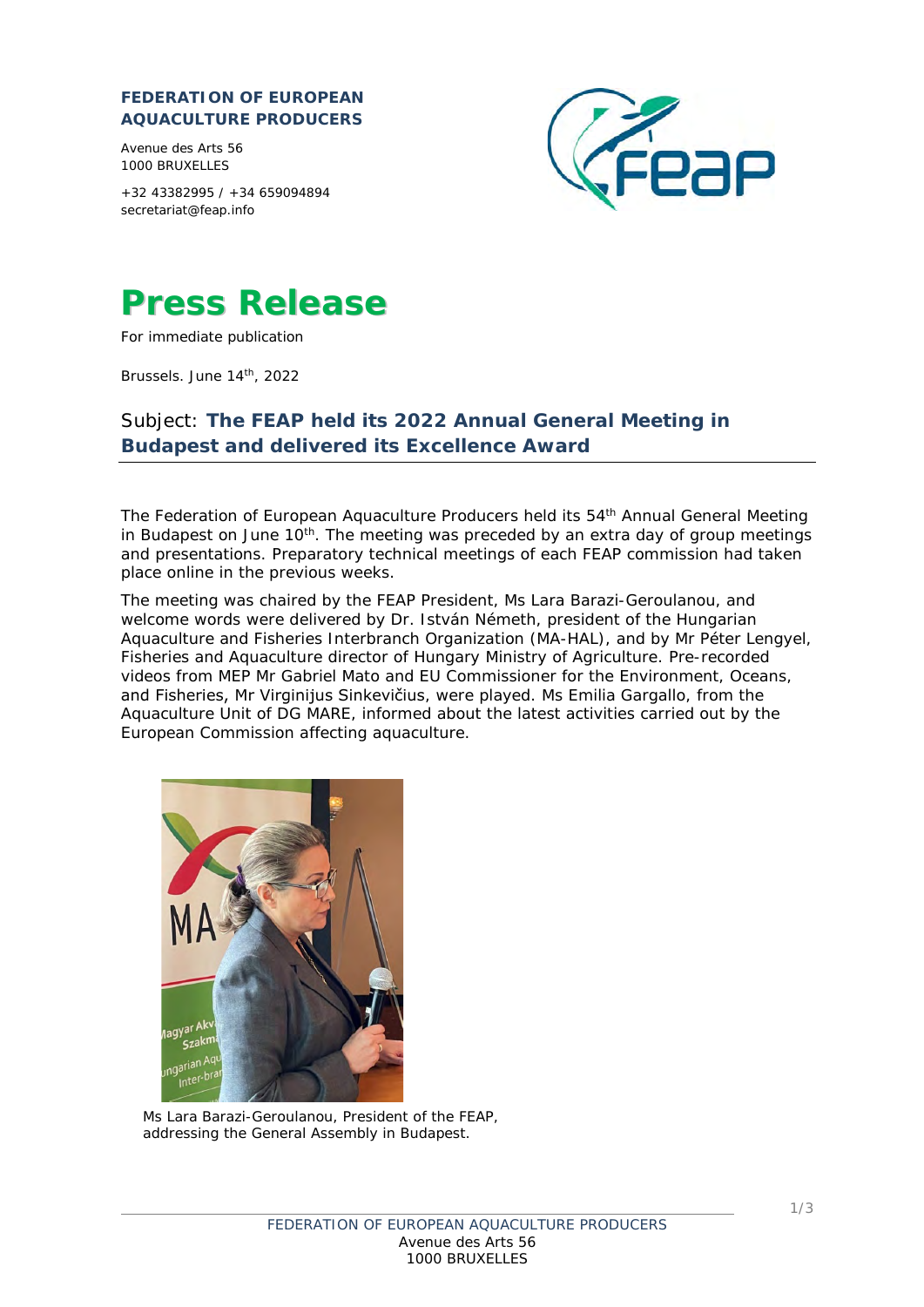Mr. Árni Mathiesen, Chair of the Global Roundtable on Marine Ingredients in which the FEAP participates, offered an overview of the activities of this relevant working team that is involved in worldwide dialogue and action on fisheries improvements to better and increase the availability of sustainable marine ingredients. FEAP is a full member of the Global Roundtable since February 2022.

The permanent collaboration between the FEAP and the European Aquaculture Technology and Innovation Platform (EATiP) was materialised through the participation of Mr. David Bassett (General Secretary of EATiP). Mr Bassett provided information on EATiP's latest activities and surveyed the views on the current gaps and shortcomings in aquaculture research.

Other decisions adopted by the General Assembly of the FEAP were initiating workstreams supporting young aquaculture professionals following the conclusions of the AquaFarm fair that had taken place in Pordenone (Italy) in May.

Finally, Mr Sigurgeir Bárðarson, from Fisheries Iceland (SFS), was elected as Vicepresident of the FEAP.

The next plenary meeting of the FEAP will be its 2022 General Assembly and it will take place in December in Athens (Greece).



*Group picture of participants in the 2022 FEAP AGM in Budapest (Hungary).* 

## **The FEAP 2022 Award for Excellence in European Aquaculture**

Having happily passed the time of online assemblies, the FEAP has recovered its annual delivery of the Award for Excellence in European Aquaculture. This award represents recognition by the FEAP of the exceptional contribution, by an individual, to the development of fish farming in Europe. Nominees are presented by the FEAP member associations and the decision is taken by the previous recipients of the award.

The winner of this year's Award has been a true pioneer of the industry: Ms Nancy Panteleimonitou. She has dedicated over 35 years of her life to the Mediterranean aquaculture sector and was a pioneer in the development of the industry from a scientific as well as a management perspective. Ms Panteleimonitou has been the only female founder of an aquaculture company in the entire sector and the first woman to be CEO of an aquaculture company globally.

Established in 1987, Galaxidi Marine Farm, is the lifework of Ms Nancy Panteleimonitou, who has dedicated her career to producing and exporting top-quality fresh fish to the world. Nancy, a well-respected figure among her peers, her colleagues and the people of the city of Galaxidi (Greece), is considered the first lady of aquaculture. In 1987, the pioneering Norwegian company Marine Farm ASA sought a partner for the production of Mediterranean species, and they understood that she was the best candidate they could hope for. She cofounded Galaxidi Marine Farms together with global industry pioneer Mr Bjørn Myrseth and a team of scientists from the UK. She became the CEO of the new company.